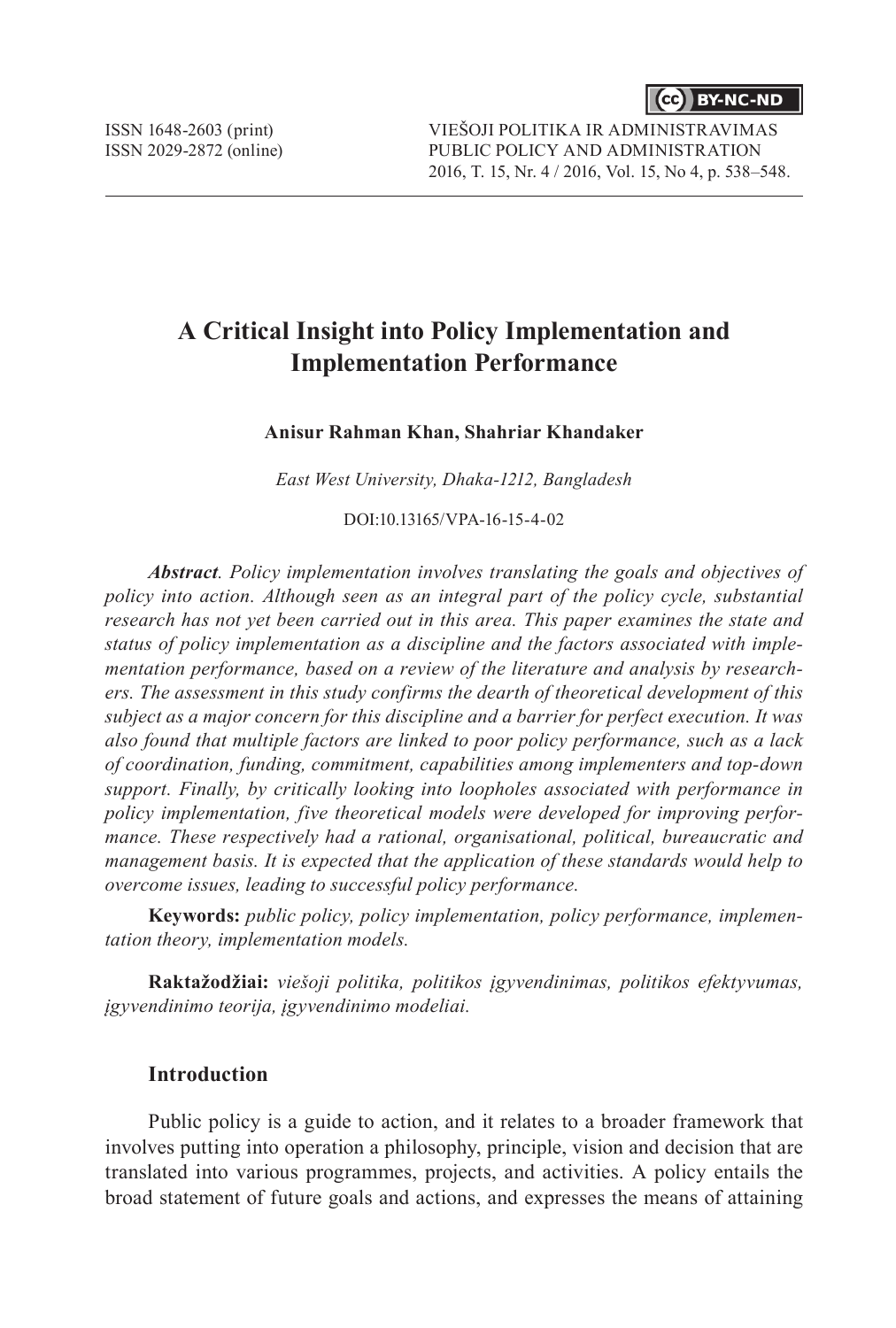them. It is a framework of governmental intervention and covers a variety of activities. Public policy is defined as a purposeful course of action that an actor or set of actors follows in dealing with a problem or matter of concern [1]. It is a series or pattern of government activities or decisions designed to remedy certain social problems. Public policy must be properly implemented to reap benefits for citizens [17], and its success is positively correlated with the way in which it is put into practice. Even the best policy is worth little if it is poorly implemented.

One problem involved with policy implementation is that how to put it into practice lacks proper direction or guidelines. Markedly, such direction is supposed to be derived from the appropriate theories of policy implementation. Unfortunately, there is a consensus amongst scholars that "policy implementation" as a discipline suffers from viable, valid and universally accepted imposing or good theories. In this subject area, there is perhaps no such grand or fully fledged theory that, for instance, is comparable to Durkheim's sociological theory of anomie or other similar patterns of theoretical sophistication [7]. One reason for the absence of such a grand theory for implementation is because this is still in its infancy as a discipline [6]. Over the years, this area has also been severely overlooked in the broader domain of public administration, thus restricting its theoretical development. Moreover, the implementation of a particular policy is very much context specific because it depends on political, social, economic, organisational and attitudinal factors that influence how well or poorly a policy or programme is implemented [10] [17]. The situation also varies considerably over time, across policies, and from one state to the next [6]. Many contextual factors have stopped the discipline from being adequately developed with regard to intellectual advancement.

The aim of this research is to take a critical look at the theoretical aspects of policy implementation, and issues associated with its performance. On the basis of such reflections, a few models are developed to provide guidelines for successful implementation. The research methodology relies on a literature review and rigorous reflexive interpretation.

### **State of the Discipline of "Policy Implementation"**

What are the characteristics of a good theory? A good argument must follow virtues such as uniqueness, parsimony, conservation, the ability to be generalised, fecundity, internal consistency, empirical riskiness, and abstraction that applies to all research methods [20]. It is highly unlikely that policy theory would contain all these characteristics, and is almost impossible for any theory to include all these traits at once [11]. Ironically, there is no grand theory for policy implementation and, as such, this serves to obfuscate what implementation is and is not [6]. Nonetheless, although the discipline of policy implementation requires having classical theories over a span of time, different theoretical models or approaches (at least two: topdown and bottom-up) [17] and case studies have been developed in this area.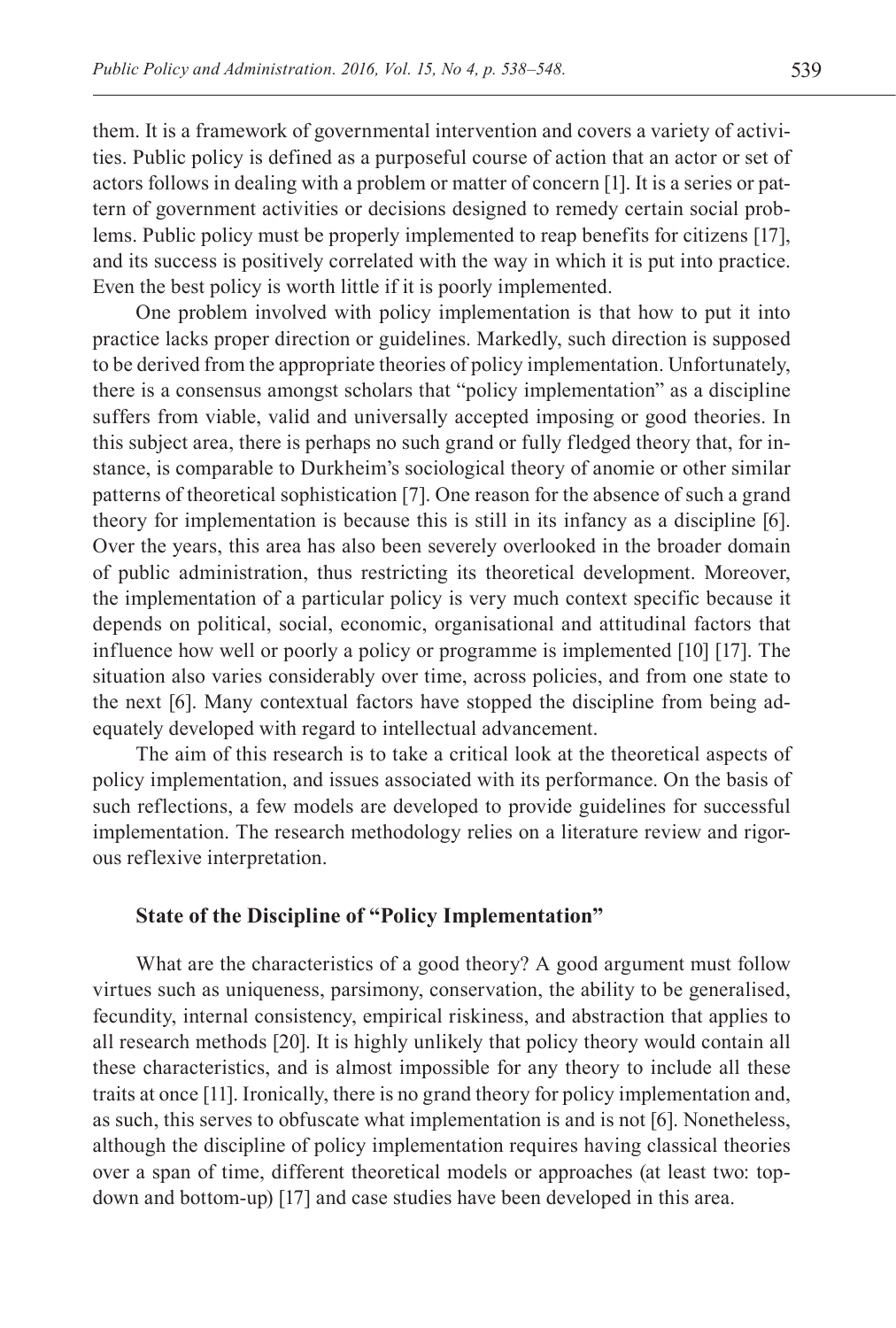Implementation is an important stage in the policymaking process. This refers to the execution of law, in which various stakeholders and organisations work together with the use of procedures and techniques to put policies into effect to help attain goals [17]. Implementation is considered a process, output and outcome, and involves some actors, organisations and techniques for control. It is a process of interactions between setting goals and the actions directed towards achieving them [12]. The constituent element of most cited definitions of implementation is the gap that exists between policy intent and outcomes [9] [16]. The first-generation study of policy implementation has grown substantially since the seminal book "Implementation: How Great Expectations in Washington are Dashed in Oakland" by Pressman and Wildavsky was published in 1973. Before then, there was a period of academic debate about the meaning of implementation [7]. As a case study, this work explored the difficulties encountered by the Economic Development Administration in Oakland, California, when trying to implement a job-creation programme during the 1960s. The research resulted in demonstrable progress in at least two respects. Firstly, there is now an enhanced understanding of the meaning of implementation and how it varies across time, policies and government; and secondly, it links policy design and application performance [17]. "The Implementation Game" is another important first-generation study conducted by Bardach (1977) [13]. First-generation studies were primarily concerned with describing numerous barriers to effective policy implementation [17]. However, they have been criticised for being atheoretical, case-specific and non-cumulative [6], and, importantly, theory-building was not at their heart [13].

Second-generation studies were more concerned with explaining success or failure with regard to implementation [17], and contributed towards developing analytical frameworks and models to guide research on implementation [6]. These studies can be broadly classified into top-down and bottom-up approaches to policy implementation [17]. This period was seemingly marked by a debate that was later dubbed as referring to top-down and bottom-up approaches and models for implementation research [13]. Notable scholars, such as Meter and Horn, Maznamin and Sabatier, illustrated a top-down model in explaining implementation, whereas on the bottom-up side, scholars such as Elmore Lipsky emphasised that application consisted of the standard problem-solving strategies of "street-level bureaucrats" [13]. Again, scholars tend to unify the two approaches or provide a hybrid one, and argue that policymakers should employ policy instruments based on the structure of target groups [15] [6]. According to the hybrid approach, the outcome of implementation is influenced by factors at a central and local level [6]. The goal of third-generation research was simply to be more scientific than the previous two generations in its approach to the study of implementation. This research attempted to directly confront conceptual and measurement problems that have impeded progress in the discipline [6], and put emphasis on defining specific hypotheses, finding proper operationalisation, and producing empirical observations to test the hypotheses [13].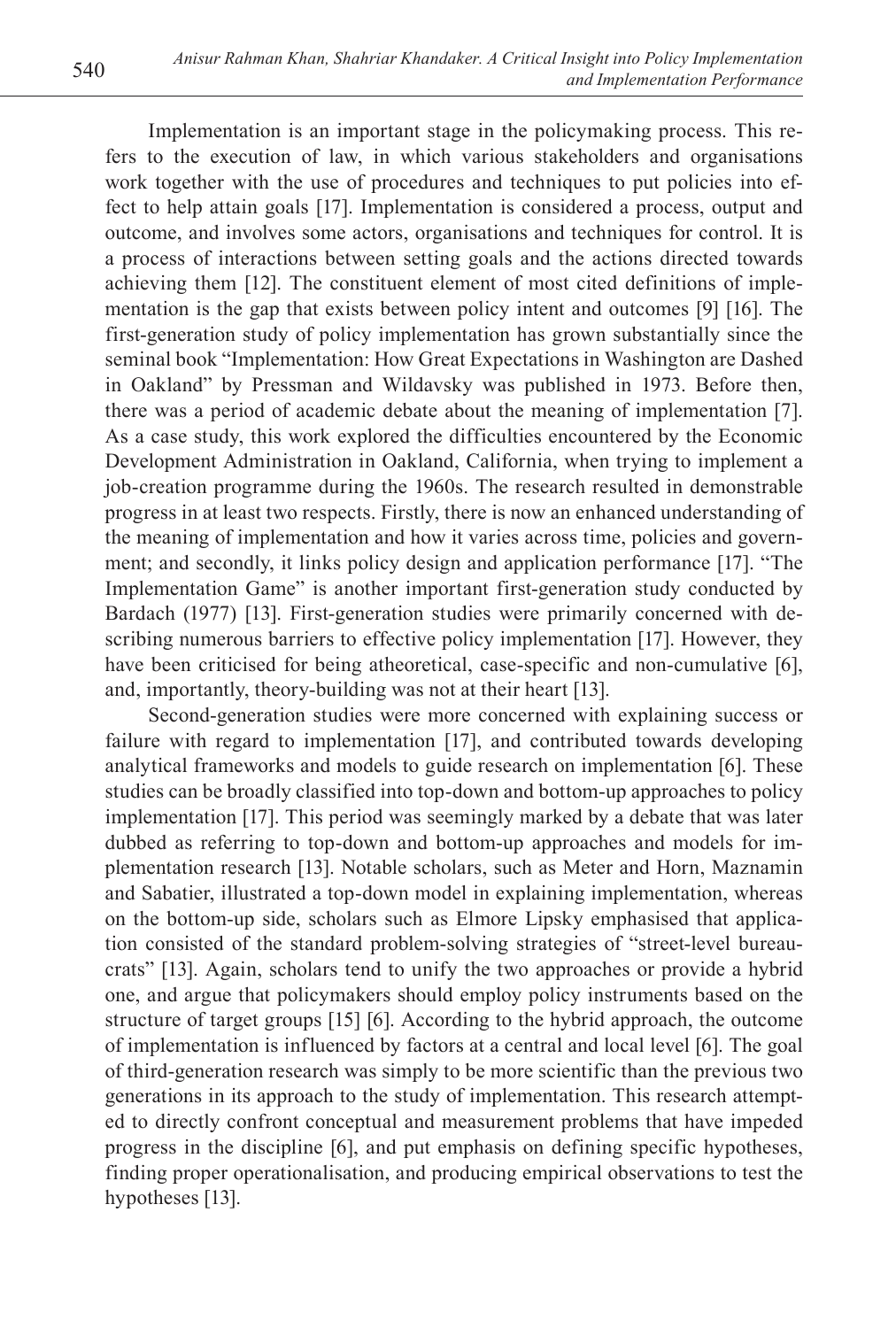Under the above circumstances, many scholars of policy implementation agree that the future phase of research in this area must be directed towards theory development [17], because a lack of theoretical sophistication is a critical problem that invariably affects policy performance, and effective performance requires appropriate guidance. It is assumed that direction should be derived from sound theories. Before we deal with the issue of theory development for this discipline, some aspects and understanding on policy performance are outlined below.

#### **Policy Implementation Performance**

The performance of policy implementation can be categorised into three areas, namely: 1) output and outcome of the policy; 2) the impact of policy; and 3) assessment of whether the policy leads to the development of a country or society as a whole. Successful policy outcomes depend not only on designing effective systems, but also on managing their implementation [4]. Until the early 1970s, application was considered unproblematic and considered only putting theory into practice. This viewpoint changed with the publication of Pressman and Wildavsky's case study "Implementation: How Great Expectations in Washington are Dashed in Oakland." The authors examined the implementation strategies of the Economic Development Administration (EDA) in Oakland, California, in the US. Despite having excellent intentions, this programme was unsuccessfully implemented, and the primary factors for failure included: 1) faulty theory for the programme; 2) unclear goals and objectives, 3) a lack of coordinated planning; 4) a lack of standardisation; 5) intra-agency antipathies; and 6) the complexity of joint actions. The complexity of joint action was in turn evident with regard to many aspects, such as i) the large number of participants and perspectives; ii) the multiplicity of decisions and the decreasing probability of programme success; iii) the result of having two goals and two decision paths; iv) the emergence of unexpected decisions; and v) the anatomy of delay. Later on, a study conducted by Bardach as a case of mental health reform in California viewed the implementation process as involving pressure politics (pressure and counter forces), messing with assent, administrative control processes, intergovernmental bargaining, and the complexity of joint actions. Features associated with each of these factors headed towards the conceptualisation of the process as "a system of loosely related games". Bardach was concerned about those games that have adverse effects on policy implementation, or factors that cause delays or failures in implementation. There are four types of adverse effect: (a) the diversion of resources; (b) the deflection of policy goals; (c) administration dilemmas; and (d) the dissipation of energies.

Other scholars have talked about constraints associated with policy implementation. Many policies are not implemented or executed according to their design, and a policy intervention may just be poorly managed or compromised by political interference. Sometimes personnel are not available or facilities are inadequate, and sometimes front-line implementers are unable to carry out an intervention through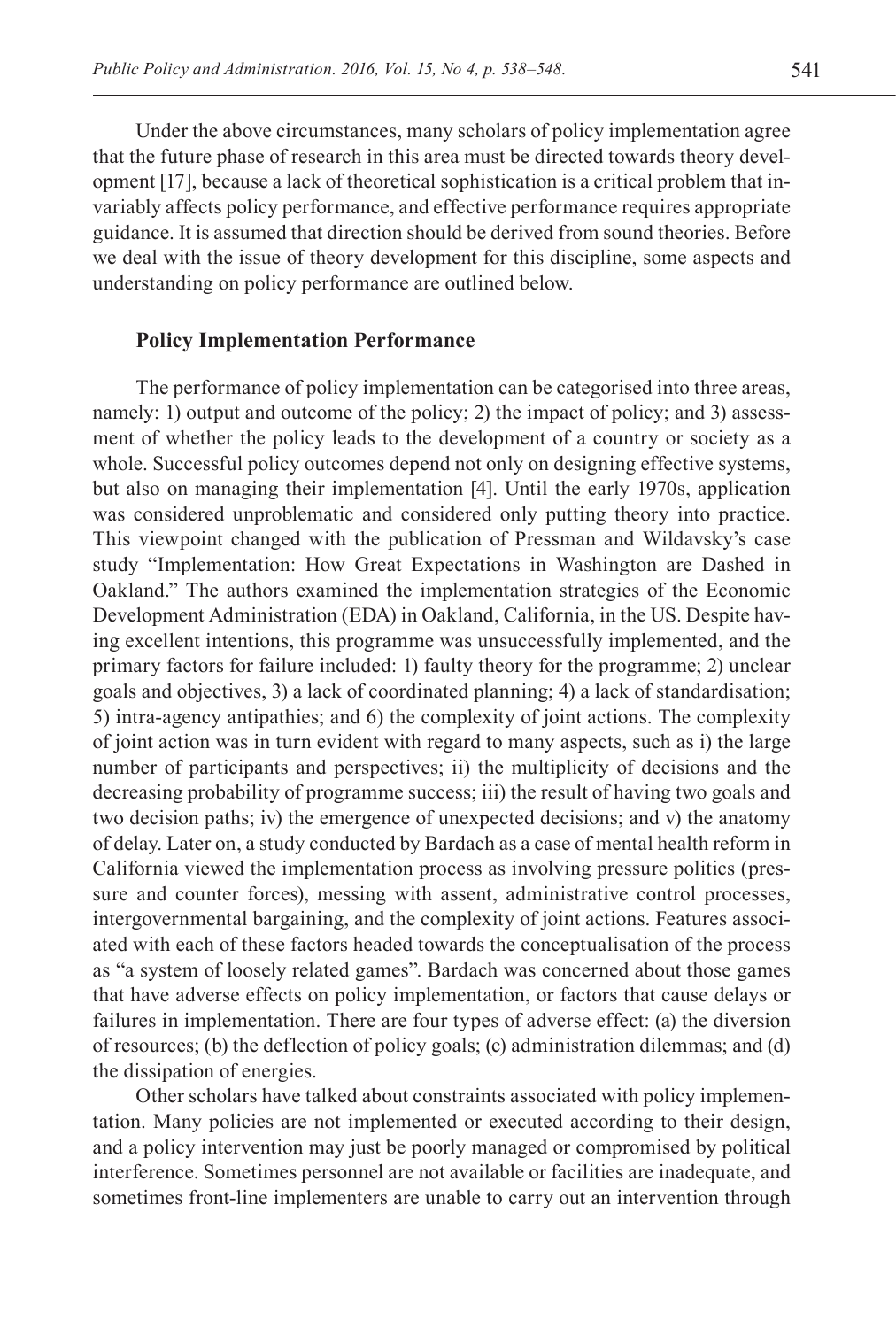a lack of motivation or expertise. Policy design may also be poorly structured, or the original design may not be transmitted well to staff. Moreover, indented policy participants may not exist in sufficient numbers or be identified precisely, or may be found to be non-cooperative [14]. Some scholars confirm that effective implementation of any policy can be severely undermined through a lack of sufficient resources [10] [9] [4] [8], incentive [10] [3] or competent staff, the presence of a negative disposition among implementers [10], a lack of inter-organisational communication [10] [3], professional and technical resources [6] [9], official commitment to statutory objectives [9], delegation of authority and flexibility [5], or sufficient autonomy [21], inter-organisational complexity and conflict [18], the impact of economic, political and social conditions [10], a lack of specific technical know-how or administrative capabilities, in prevalence of self-serving goals of street-level bureaucrats and an absence of organisational willingness [19], increased demand for services, vague, ambiguous or conflicting goal expectations, difficulties in achieving goals, and involuntary clients [8].

# **Models Developed for Successful Policy Implementation**

Based on the contextual premises mentioned above with regard to precise performance, five models have been designed to accelerate implementation performance, as outlined below. These respectively comprise a rational, management, organisational development, bureaucratic and political model. Relevant hypotheses have also been formulated with regard to each model so they can be tested to comprehend the effect of implementation performance. The application of these standards would assist in developing theories for this discipline. Once these are developed, sufficient guidelines must be available for successful policy implementation.

# **1. Rational Model**

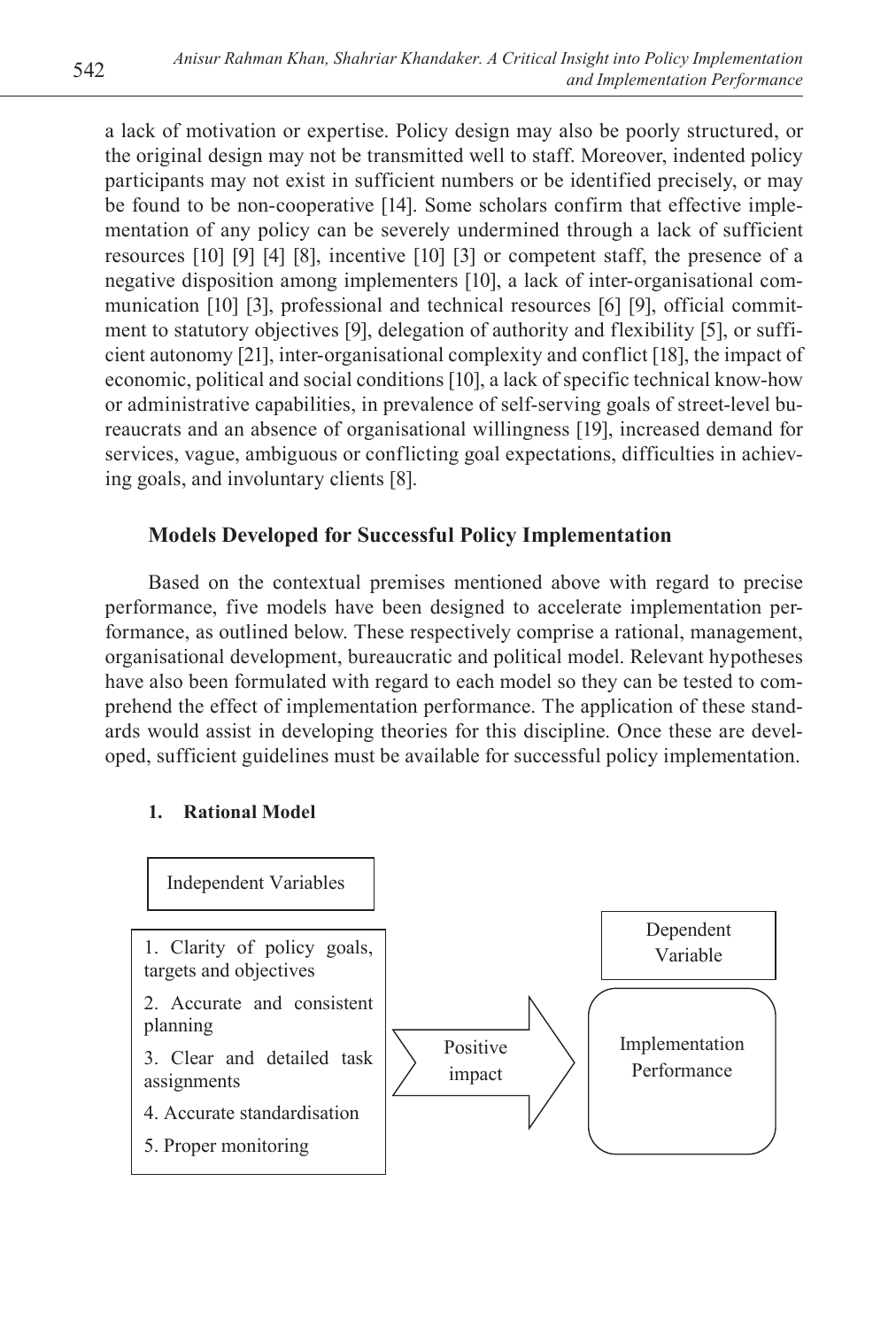This model is primarily based on the assumption that policy implementation requires the clarification of goals, missions and objectives, detailed planning, appropriate job assignments, effective monitoring and evaluation, comprehensive and efficient operating procedures, and techniques required to assist implementers to define the scope of their responsibilities in line with policy objectives. The key independent variables involved in and the way they impact on policy performance have been highlighted in the following conceptual model.

*Hypothesis 1:* The clearer the goals, targets and objectives, the more chance that the policy will be successfully implemented; *Hypothesis 2:* The more accurate and consistent the planning, the greater the possibility of successful implementation; *Hypothesis 3:* Setting clear and detailed task assignments will lead to better implementation performance; *Hypothesis 4:* Accurate standardisation will enhance the performance of policy implementation and result in successful implementation; *Hypothesis 5:* The greater the level of monitoring, the greater the chance of successful implementation.

### **2. Management Model**

This model is based on the belief that the performance of policy implementation depends on many factors such as organisational structure, personnel and human resources, the activities of front-line implementers, equipment and technology, the level of coordination and cooperation, the exercise of authority, and place/location as implementation infrastructure. This model also attempts to identify problems or obstacles to policy implementation caused by any shortages in resources or delays to resource acquisition. The key independent variables and their impacts with regard to implementation performance have been stated in the following model.

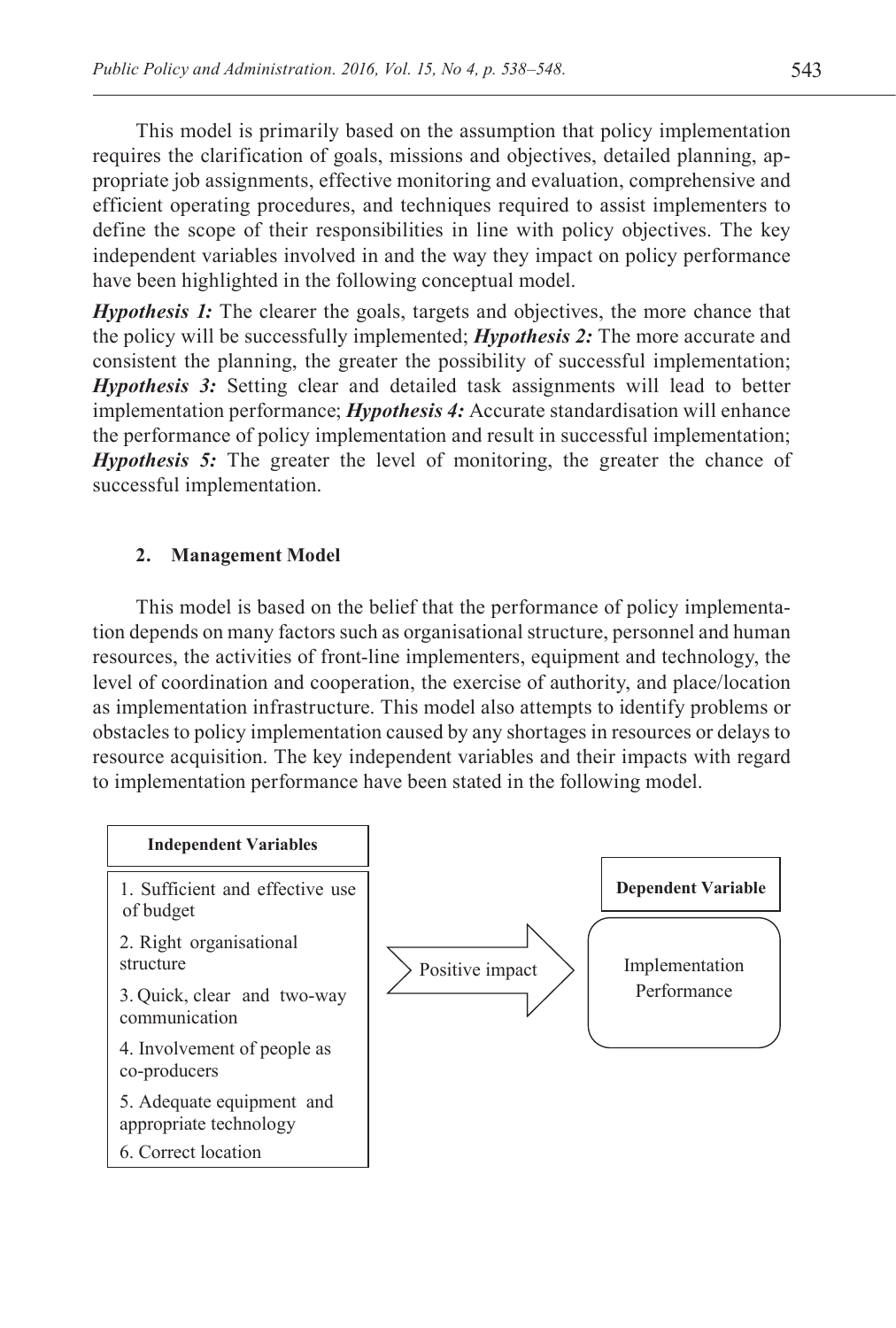*Hypothesis 1:* The greater the budget and the more efficiently it is used, the greater the chance of implementation success; *Hypothesis 2:* The right organisational structure will help lead to successful implementation; *Hypothesis 3:* Quick, clear and two-way communication will help to ensure better performance during policy implementation; *Hypothesis 4:* The greater the involvement of people (key stakeholders or beneficiaries) as co-producers, the greater the chance for productive and fruitful implementation of the policy; *Hypothesis 5:* Adequate equipment and appropriate technology will increase the effectiveness of policy performance; *Hypothesis 6:* The correct location of implementation processes will decrease delays and enhance the possibility of success.

# **3. Organisational Development Model**

This model assumes that the performance of policy implementation debunks on organisational leadership capacity, team building, the engagement of the various parties involved, participation, motivation, coordination and commitment. Selected independent variables involved in this model and their impacts on implementation performance are shown below.



*Hypothesis 1:* The success of implementation depends largely upon effective leadership. The more effective the leader, the more successful the implementation of policy; *H* tion of policy; *Hypothesis 2:* Motivation will lead to successful implementation; *Hypothesis 3:* The engagement of people will lead to successful implementation;  *The more committed and fruitful the team, the greater the possibility* of implementation success; *Hypothesis 5*: The accuracy of the decisions of leaders will aid the successful implementation of policy.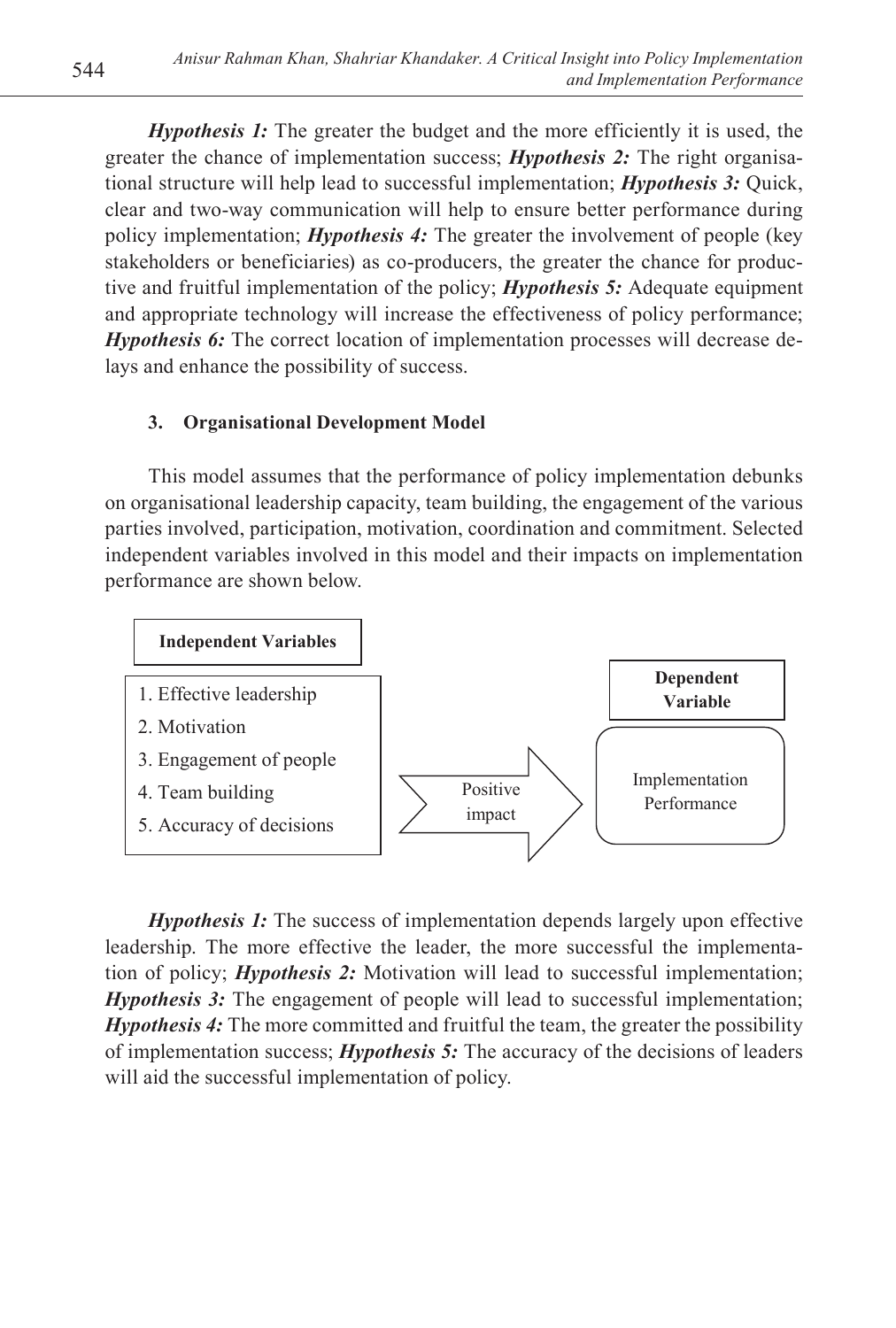#### **4. Bureaucratic Model**

The bureaucratic model considers the role of front-line staff members in the implementation of policy. The idea is that successful policy implementation relies heavily on the role of members of staff who directly come into contact with people  $\frac{1}{2}$ and other stakeholders. This model is intended to ascertain social reality with regard to the discretionary power of front-line implementers. This model is based on the bottom-up theory of policy implementation. With regard to policy compliance, the behavior of front-line policy implementers includes: (i) voluntary compliance; (ii) unintentional non-compliance; (iii) intentional non-compliance; and (iv) involun $t$  tary compliance. Important independent variables and the way in which they impact on policy performance are shown in the following model.



*Hypothesis 1:* The correct discretionary power of front-line implementers positively influences the implementation of policy; *Hypothesis2:* Competency among front-line implementers will lead to delays and failures; *Hypothesis 3:* Control of the behaviour of front-line implementers aids successful policy implementation; *Hypothesis 4:* Commitment by front-line implementers will lead to implementation success.

### **5. Political Model**

This model hypothesises that the performance of policy implementation depends on the outcome of interactions between agent capacity, either institutional or representative, bargaining power, conflict resolution, and outside environmental factors from an economic, political and social perspective. The performance of policy implementation is an outcome of the degree of conflict and the efficiency of conflict management in society. The implication of this model for policy imple-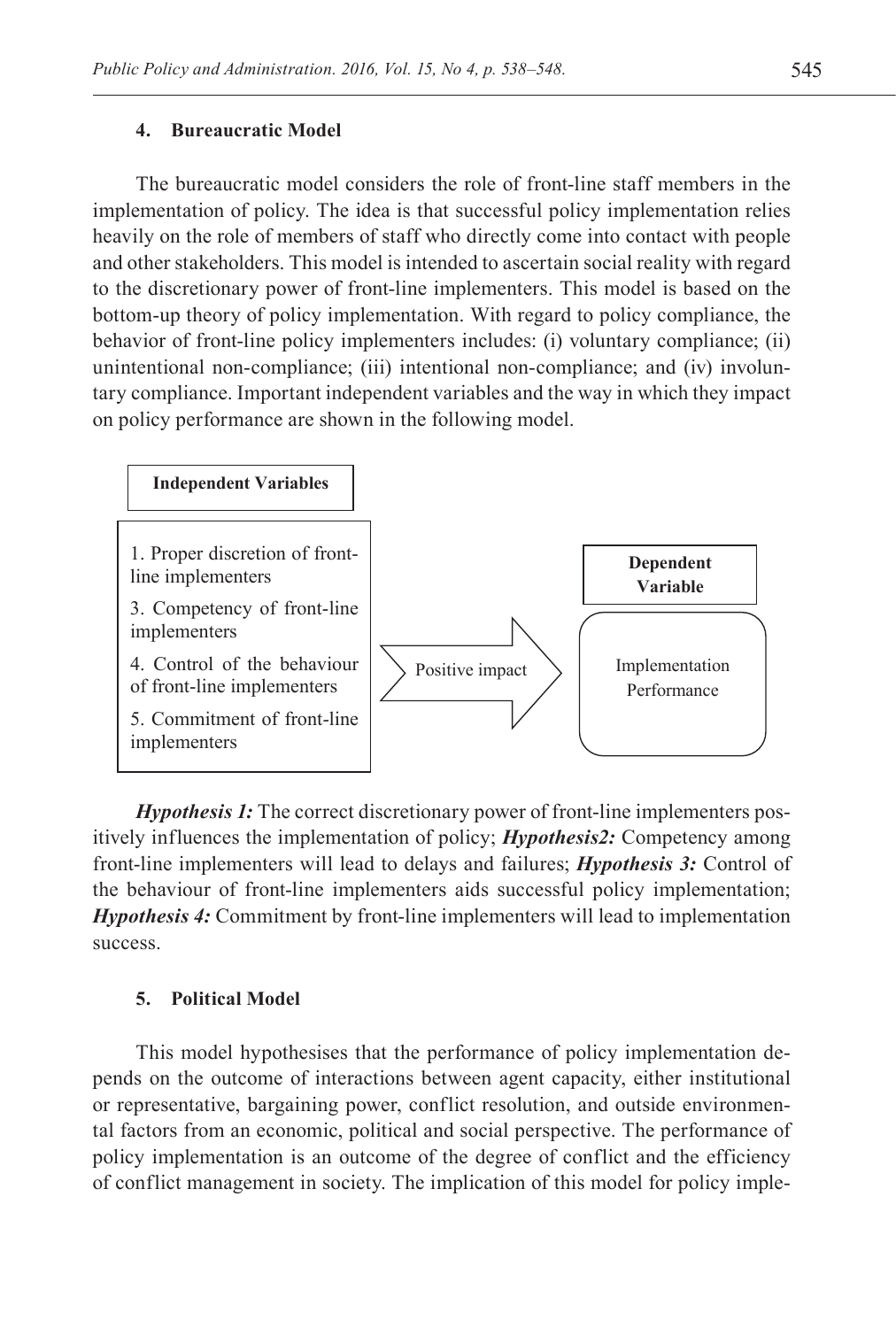mentation depends on the interplay among agencies, actors and interest groups. The following conceptual model has been developed to consider the major independent following conceptual model has been developed to consider the major independent variables and their impacts on policy performance.



*Hypothesis 1*: The lower the complexity of joint actions, the greater the chance of implementation success; *Hypothesis 2*: The greater the bargaining power, the greater the possibility of implementation success; *Hypothesis 3:* Harmony among political actors aids implementation success; *Hypothesis 4:* Implementation carried out with a positive political motivation will result in successful implementation; *Hypothesis 5:* Minimising the influence of pressure politics helps lead to implementation success.

# **Conclusion**

This paper has significant implications, at least in some critical areas. Firstly, it reminds us of the need for scholars to undertake efforts to produce substantial theories so that policy implementation is recognised as an important discipline. Once the subject is rich with regard to theoretical sophistication, it will be possible to provide appropriate guidelines to implementers for carrying out tasks in the best possible way. Secondly, the paper helps us to revisit some of the biggest problems in the area of policy implementation identified by scholars working in this field. Thirdly, it develops five different models of policy implementation, each of which comes up with some hypotheses. If these assumptions are applied before carrying out policy implementation, it is expected that good theories will be developed. If the discipline has theoretical sophistication, it will be easier not only to carry out effective policy implementation, but also to reduce problems in this area. In conclusion, a large amount of work still needs to be carried out by scholars to bolster the theoretical basis of this discipline.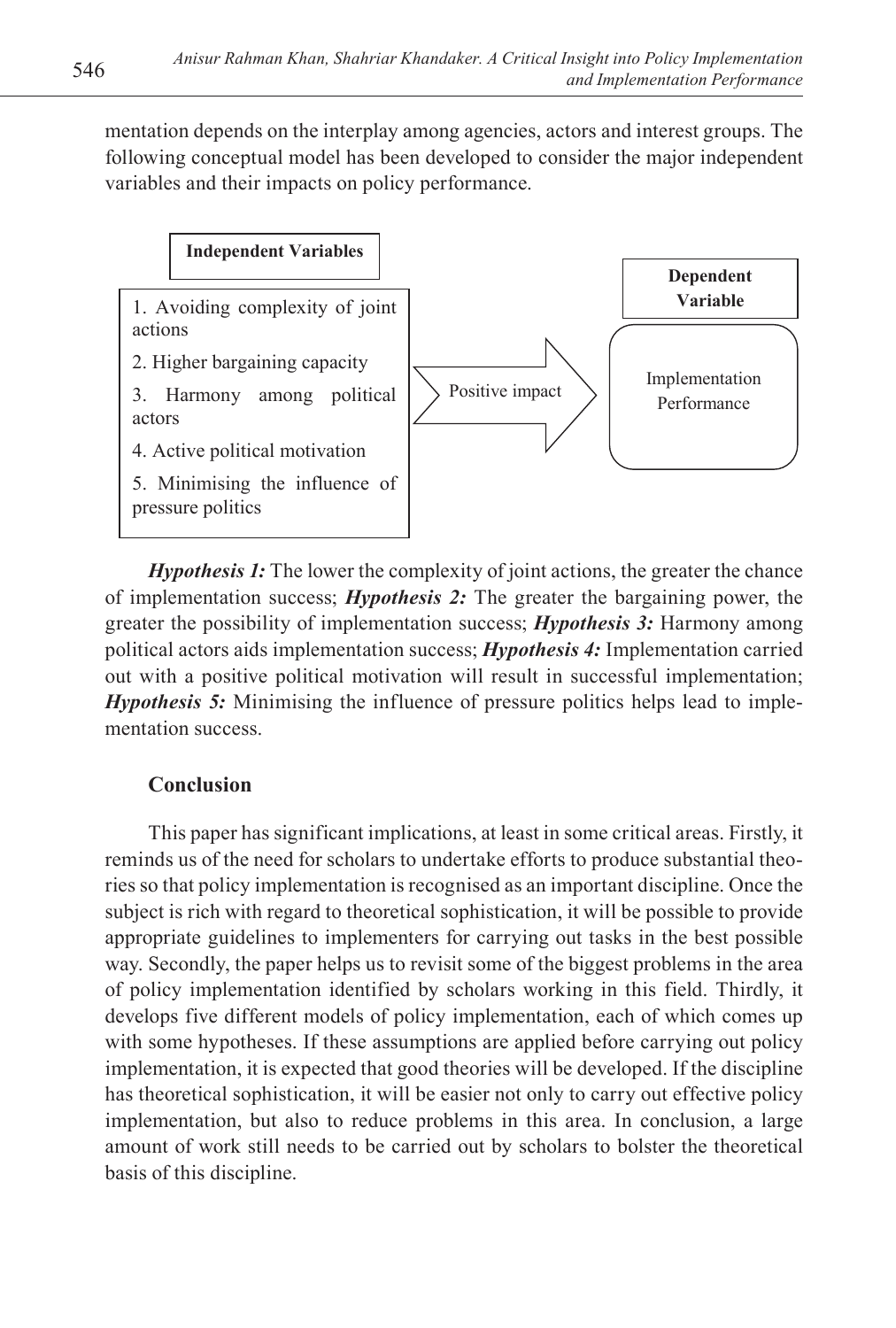#### **References**

- 1. Anderson, J. E. 2010. *Public policy making-An introduction.* Boston MA: Wadsworth.
- 2. Bardach, E. 1977. *The implementation game*. Chicago: University of Chicago Press.
- 3. Bridgman, P., & Davis, G. 2004. *Australian policy handbook.* Crows Nest, NSW: Allen &Unwin.
- 4. Brinkerhoff, D. W., & Crosby, B. L. 2002. *Managing policy reform.* Bloomfield: Kumarian Press.
- 5. Fox, W., Bayat, S., & Ferriera, N. 2006. Introduction. In W. Fox, S. Bayat, & N. Ferriera (Eds.), *A guide to managing public policy* (pp. ix-xi). Cape Town: Juta& Co.
- 6. Goggin, M. L., Bowman, A. Lester, J., & O'Toole, L. 1990. *Implementation theory and practice: Toward a third generation.* New York: Harper Collins.
- 7. Hill, M., & Hupe, P. 2014. *Implementing public policy: An introduction to the study of operational governance.* London: Sage.
- 8. Lipsky, M. 2010. *Street-level bureaucracy*. New York: Russell Sage Foundation.
- 9. Mazmanian, D. A., & Sabatier, P. A. 1989. *Implementation and public policy.*Lanham: University Press ofAmerica.
- 10. Meter, D. S. V., & Horn, C. E. V. 1975. The polciyimplementationprocess: A conceptual framework, *Administration and Society,6*, 445-488.
- 11. McCool, D. C. 1995. The theoretical foundations of policy studies. In D. C. McCool (Edt.) *Public policy theories, models and concepts: An anthology* (pp.1-27). Englewood Cliffs, NJ: Prentice-Hall.
- 12. Pressman, J. L., & Wildavasky, A. 1973. *Implementation: How great expectations in Washington are dashed in Oakland*. Berkley: University of California Press.
- 13. Pulzl, H., & Treib, O. 2007. Implementing Public Policy. In F. Fischer & G. J. Mille. (Eds.) *Handbook of public policy analysis: Theory, politics, and methods*  (pp. 89-108). Boca Raton, NW: Taylor & Francis Group.
- 14. Rossi, P. H., Lipsey, M. W., & Freeman, H. E. 2004. *Evaluation: A systematic approach.* Thousand Oaks: Sage.
- 15. Sabatier, P. A. 1988. An advocacy coalition framework of policy change and role of policy-oriented learning therein. *Policy Science,* 21 (2-3): 129-168.
- 16. Smith, K. B., & Larimer, C. W. 2009. *The public policy primer.* Boulder: Westview Press.
- 17. Stewart, J. J., Hedge, D. M., & Lester, J. P. 2008. *Public policy: An evolutionary approach*. Boston: Thomson Wordsworth.
- 18. Stocker, R. P. 1991. *Reluctant partners: Implementing federal policy.* Pittsburgh: University of Pittsburgh Press.
- 19. Vedung, E. 1997. *Public policy and program evaluation.* New Brunswick. Transaction Publishers.
- 20. Wacker, J. G. 1998. A definition of theory: Research guidelines for different theorybuilding research methods in operations management, *Journal of Operations Management,* 16: 361–385.
- 21. Wali, M. A. 2010. *The dynamics of policy implementation in Nigeria.* Bloomington: iUniverse.